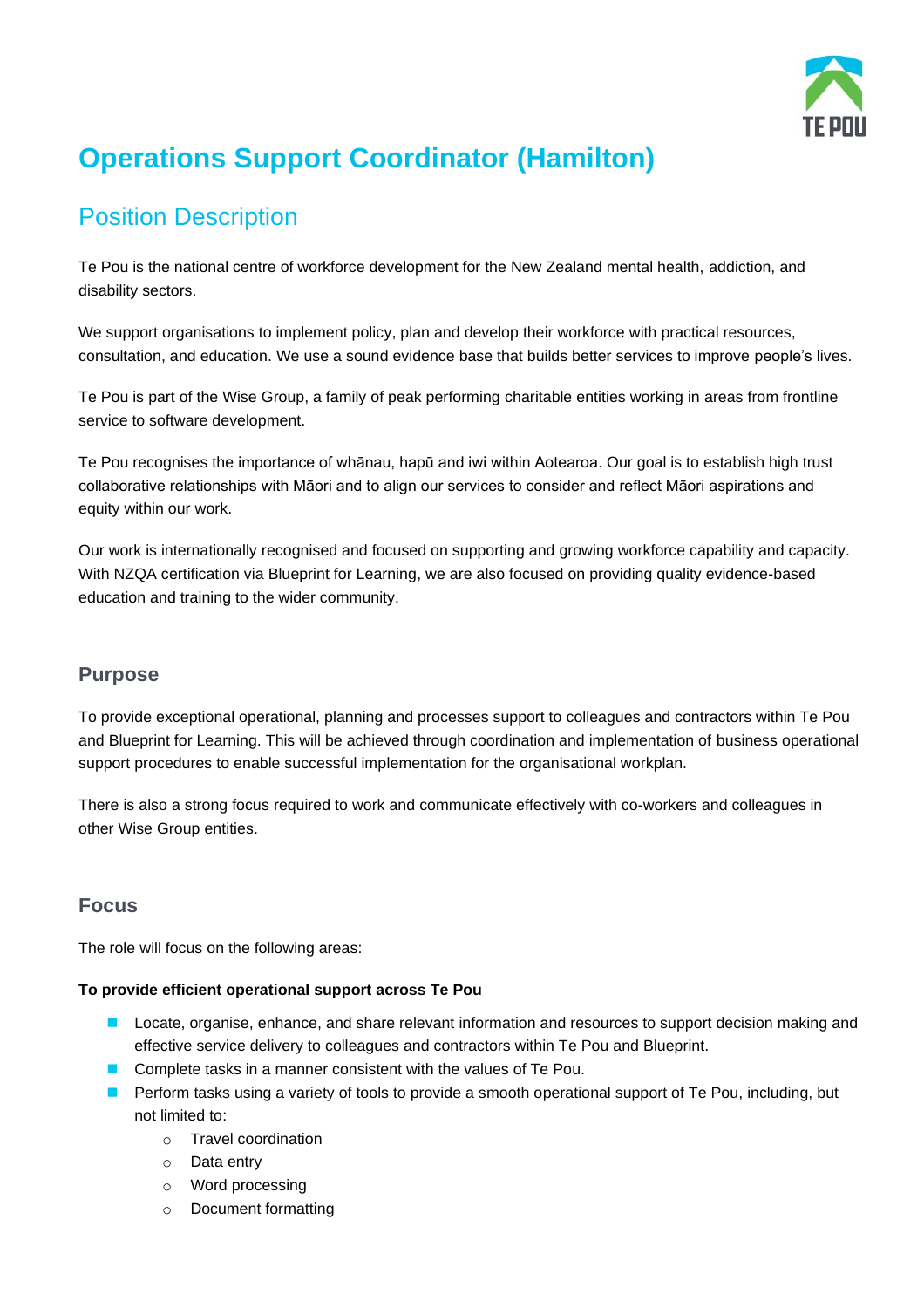- o Presentation preparation and coordination
- o Information management
- Technology support across a wide variety of platforms

#### **Facilities and Event Management**

- Assist with aspects of facilities and local event management such as registrations, room setup and support for facilitators, as required.
- Code and process supplier invoices and/or purchase orders to enable accurate and timely payments for goods and services.
- Ordering of stationery and other locality resources i.e.: tea, coffee, sugar, milk & tea towels etc.
- Health & Safety and Wellbeing.
- Front of House/Reception cover, when required. Meeting of guests to the office.
- Ordering of catering and hospitality for in-house meetings.
- IS related issues to be trouble-shoot onsite, or logged with the IS department, as required.
- Working alongside the local 'Connectors' team to support local events.
- Contractor/Supplier liaison cleaning company, plant care, document destruction bin etc.
- Refurbishment & Maintenance (R&M) building related and photocopier related.
- Service checks i.e.: aircon, vehicles etc.
- CoViD-19 liaison for all communications to the local office.

#### **Provide outstanding customer service**

- Provide effective customer service and ongoing liaison and exchange of information with people and service providers as appropriate, internally, externally and within the Wise Group.
- Communicate effectively, both verbally and in writing to provide information and support clearly, accurately, and concisely.
- Develop and maintain accurate files, hard & soft copies, records, and information to accepted quality standards in line with Te Pou and Wise Group communication guidelines.
- General trouble shooting and liaising with staff regarding business systems and processes such as resolution of technology issues etc.

#### **Continuously seek new and improved ways of doing things**

- Proactively identify system and process improvement opportunities and take appropriate steps to introduce and embed more efficient and effective systems and processes.
- Work collaboratively and cooperatively to maintain and enhance business systems and service delivery practices.
- Individual professional and personal development that supports the values, attitudes, and Essential level of the Seven Real Skills of *Let's get real.*
- Utilise the Ngā Pou Tāhuhu framework for Te Pou, to plan and implement work

## **Attributes**

| Inspirational: | inspiring others to be their best                           |
|----------------|-------------------------------------------------------------|
| Brave:         | the courage to meet challenges in pursuit of a better world |
| Adaptive:      | ability to change to suit different conditions              |
| Connectors:    | connecting people and ideas for creative outcomes           |